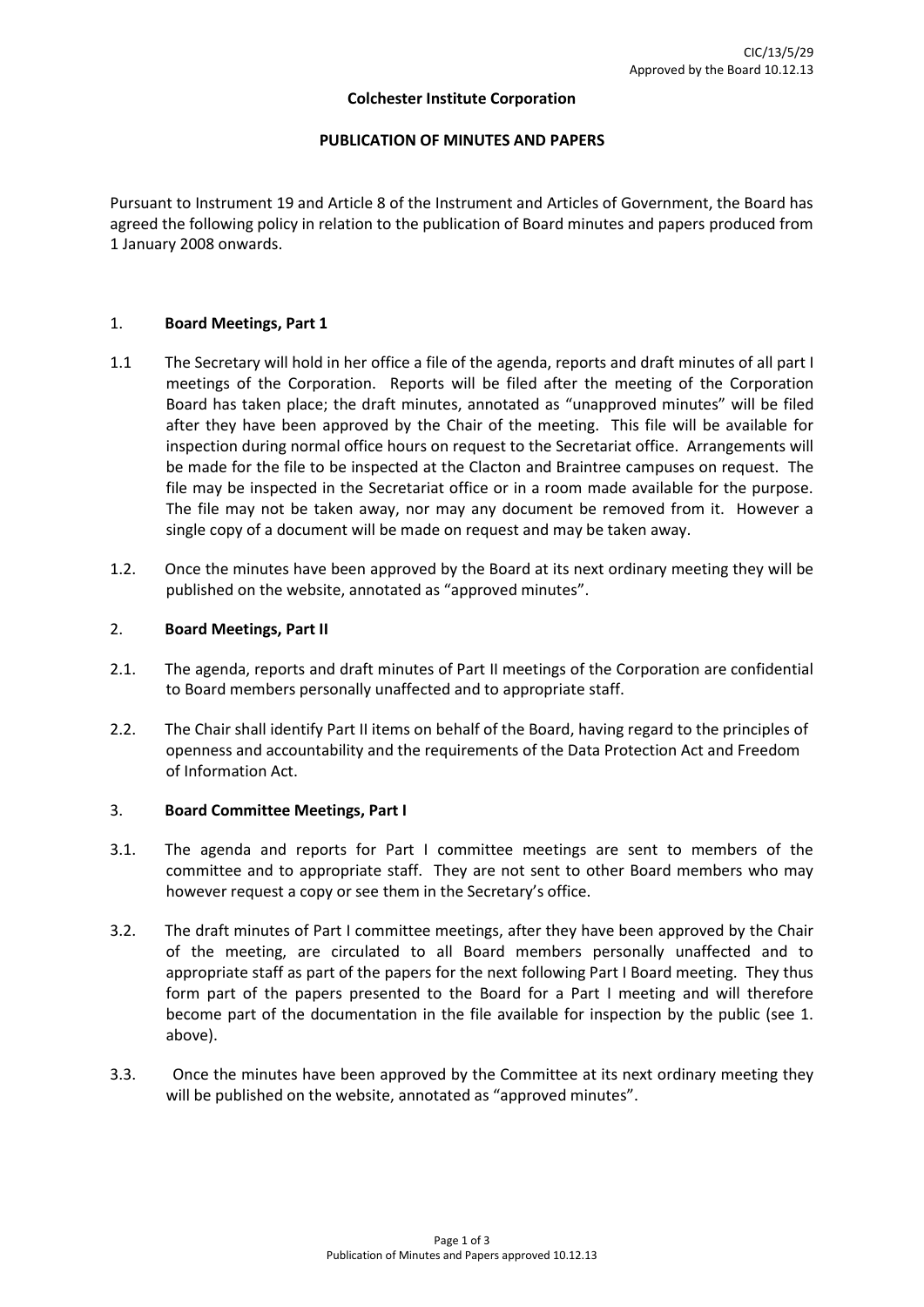## 4. **Board Committee Meetings, Part I**I

- 4.1. The agenda and reports of Part II committee meetings are circulated to members of the committee and to appropriate staff. They are not circulated to other unaffected Board members who may however see them in the Secretary's office.
- 4.2. The Chair shall identify Part II items on behalf of the Committee, having regard to the principles of openness and accountability and the requirements of the Data Protection Act and Freedom of Information Act.
- 4.3. The draft minutes of Part II committee meetings, after they have been approved by the Chair of the meeting, are circulated to all Board members personally unaffected and to appropriate staff as part of the papers for the next following Part II Board meeting. As documents for a Part II Board meeting they will not be made available for inspection by the public (see 2. above).

## 5. **Definition of Part II Items**

- 5.1. It will be for the Board and each committee to decide when to put an item of business into Part II of the meeting. However, in accordance with Article 19(2) the following will be regarded as confidential items and will not be available for inspection:
	- *(a) material relating to a named person employed at or proposed to be employed at the College;*
	- *(b) material relating to a named student at, or candidate for admission to, the College;*
	- *(c) material relating to the Clerk or*
	- *(d) any matter which, by reason of its nature, the Corporation is satisfied should be dealt with on a confidential basis.*
- 5.2. For the purposes of (d) above, the following is a guide to information which may be dealt with on a confidential basis:
	- matters which are confidential at the time of the meeting but which will be published at some future date. This might apply to some financial information which will be later published in the annual accounts.
	- matters, the disclosure of which would amount to a breach of confidence actionable by a third party.
	- trade secrets.
	- matters, disclosure of which would be likely to prejudice the commercial interests of the college or any individual.
	- information relating to an individual or a group of individuals. $\bullet$